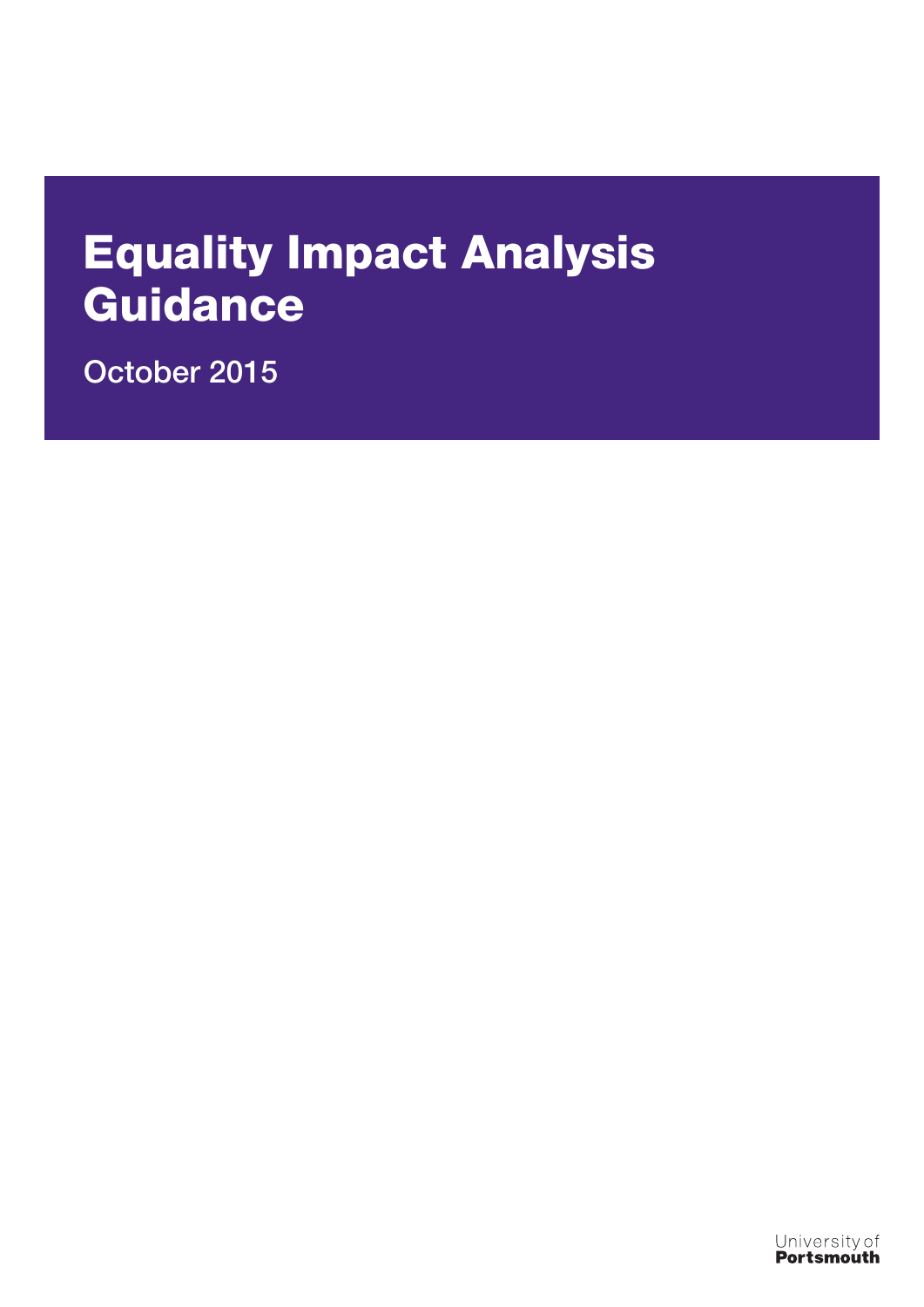| <b>Document title</b>                                                                                                                                                                                                                                                |               |                |                                                          |  |  |  |
|----------------------------------------------------------------------------------------------------------------------------------------------------------------------------------------------------------------------------------------------------------------------|---------------|----------------|----------------------------------------------------------|--|--|--|
| Equality Impact Analysis Guidance (EIA)<br>October 2015                                                                                                                                                                                                              |               |                |                                                          |  |  |  |
| Document author and department                                                                                                                                                                                                                                       |               |                | Responsible person and department                        |  |  |  |
| Dave Small,<br><b>Equality and Diversity Manager,</b><br>Human Resources Department                                                                                                                                                                                  |               |                | Peter Brook,<br>Director of Human Resources (HR)         |  |  |  |
| <b>Approving body</b>                                                                                                                                                                                                                                                |               |                | Date of approval                                         |  |  |  |
| University Executive Board (UEB)                                                                                                                                                                                                                                     |               |                | 19 October 2015                                          |  |  |  |
| <b>Review date</b>                                                                                                                                                                                                                                                   | Edition no.   | <b>ID Code</b> | Date of effect                                           |  |  |  |
| Review ongoing<br>please email<br>hrenquiries@port.ac.uk<br>for details                                                                                                                                                                                              | 1             | 172            | 20 October 2015                                          |  |  |  |
|                                                                                                                                                                                                                                                                      | <b>EITHER</b> |                | OR                                                       |  |  |  |
| For public access online (internet)?<br>Tick as appropriate                                                                                                                                                                                                          |               |                | For staff access only (intranet)?<br>Tick as appropriate |  |  |  |
| <b>Yes</b>                                                                                                                                                                                                                                                           |               |                | <b>Yes</b>                                               |  |  |  |
| For public access on request copy<br>to be mailed<br>Tick as appropriate                                                                                                                                                                                             |               |                | <b>Password protected</b><br>Tick as appropriate         |  |  |  |
| <b>Yes</b><br><b>No</b>                                                                                                                                                                                                                                              |               |                | <b>Yes</b><br>No                                         |  |  |  |
| External queries relating to the document to be referred in the first instance to the Corporate<br>Governance team: email corporate-governance@port.ac.uk<br>If you need this document in an alternative format, please<br>email corporate.communications@port.ac.uk |               |                |                                                          |  |  |  |

The latest version of this document is always to be found at:

**https://staff.port.ac.uk/accesstoinformation/policies/**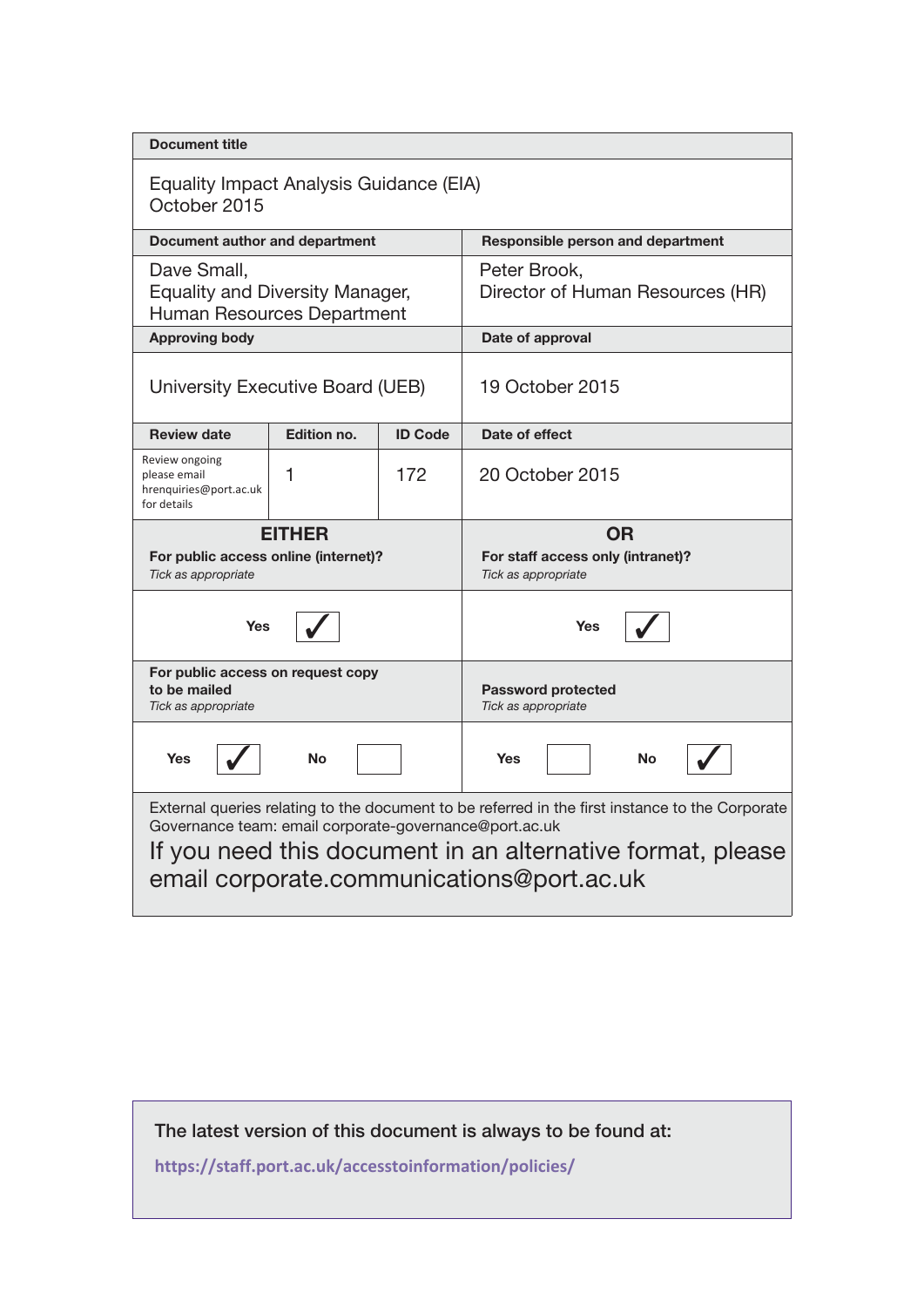# **Contents**

### *Page no.*

| $\mathbf{1}$ . |     |                                                                    |  |
|----------------|-----|--------------------------------------------------------------------|--|
| 2.             |     | The public sector equality duty                                    |  |
|                |     |                                                                    |  |
|                |     |                                                                    |  |
| 3.             |     | Meeting the equality duty in policy, procedure and decision-making |  |
|                | 3.1 |                                                                    |  |
|                | 3.2 |                                                                    |  |
|                |     |                                                                    |  |
| 4.             |     |                                                                    |  |
| <b>Annex A</b> |     |                                                                    |  |
| <b>Annex B</b> |     |                                                                    |  |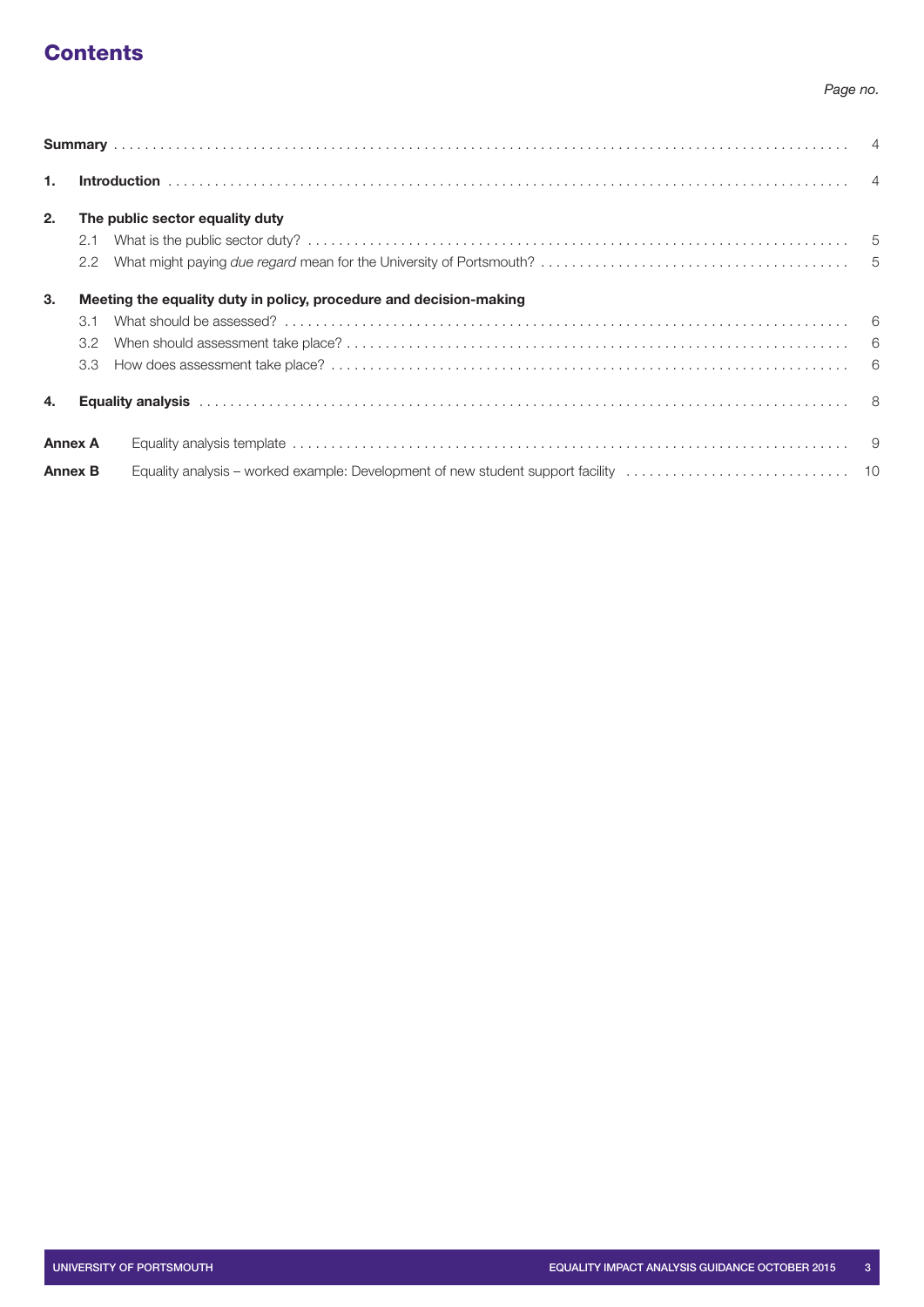# <span id="page-3-0"></span>**Summary**

## What is this Guidance about?

This Guidance document sets out the University's approach to meeting the requirements of the Equality Act 2010 concerning the ability to demonstrate due regard and consider equality implications of policy, procedure and all University activity, known as Equality Impact Analysis (EIA). The Guidance sets out the responsibilities of everyone in ensuring we are able to demonstrate due regard to supporting staff and students.

## Who is this Guidance for?

This Guidance is for all staff involved in developing or updating policy procedures or activities of the University. It will also be of interest to the wider public in relation to how the University meets its obligations in relation to the Equality Act 2010.

## How does the University check this Guidance is followed?

Information contained in this Guidance forms the procedure staff are required to follow to ensure an appropriate EIA is undertaken and equality considerations are included in policy development. This is a requirement before any committee or UEB sign-off of policy or procedure. The University encourages staff and students to raise questions about an EIA and to report any issues or concerns they may have that their needs are not being supported appropriately. From the knowledge shown by staff and the questions asked, the University believes the Guidance is being followed.

## Who can you contact if you have any queries about this Guidance?

All enquirers may contact the Equality and Diversity Manager on +44 (0)23 9284 5774 or [dave.small@port.ac.uk](mailto:dave.small@port.ac.uk).

# <span id="page-3-1"></span>1. Introduction

The University of Portsmouth is committed to promoting and embedding the principles of equality and diversity (E&D), throughout all its work with staff and students and the wider community. This commitment is highlighted in the institution's Vision and Values which can be found at [www.port.ac.uk/realising-the-vision/the-way-we-work/](http://www.port.ac.uk/realising-the-vision/the-way-we-work/).

The University, through the requirements of the Equality Act 2010 (Public Duty), is required to be able to demonstrate that commitment in all policy and decision-making matters through considering 'due regard' to eliminate discrimination, promote equality of opportunity and foster good relations between different people. In practice this means the University should consider the equality implications on staff and students on all its policies, procedures, and functions<sup>1</sup>.

How this is done is not dictated in the Equality Act and organisations are free to develop their own mechanisms for delivering to the requirements. The University's approach is that all policies, procedures and functions should undergo Equality Impact Analysis (EIA). This should be undertaken at the beginning of the process of developing or reviewing of a policy, procedure or function and then used to inform on that work, and not undertaken as an add-on at the end of the process.

The aim is that this task should not be an arduous task, but just part of our day-to-day activity. In fact we all make decisions that impact all the time, we think about the effect of doing something and the effect of that on other people. If the effect is not what we intended, we usually think about doing things differently.

1 The term 'policy' is used throughout this document refers to any policy, procedure or function undertaken by the University.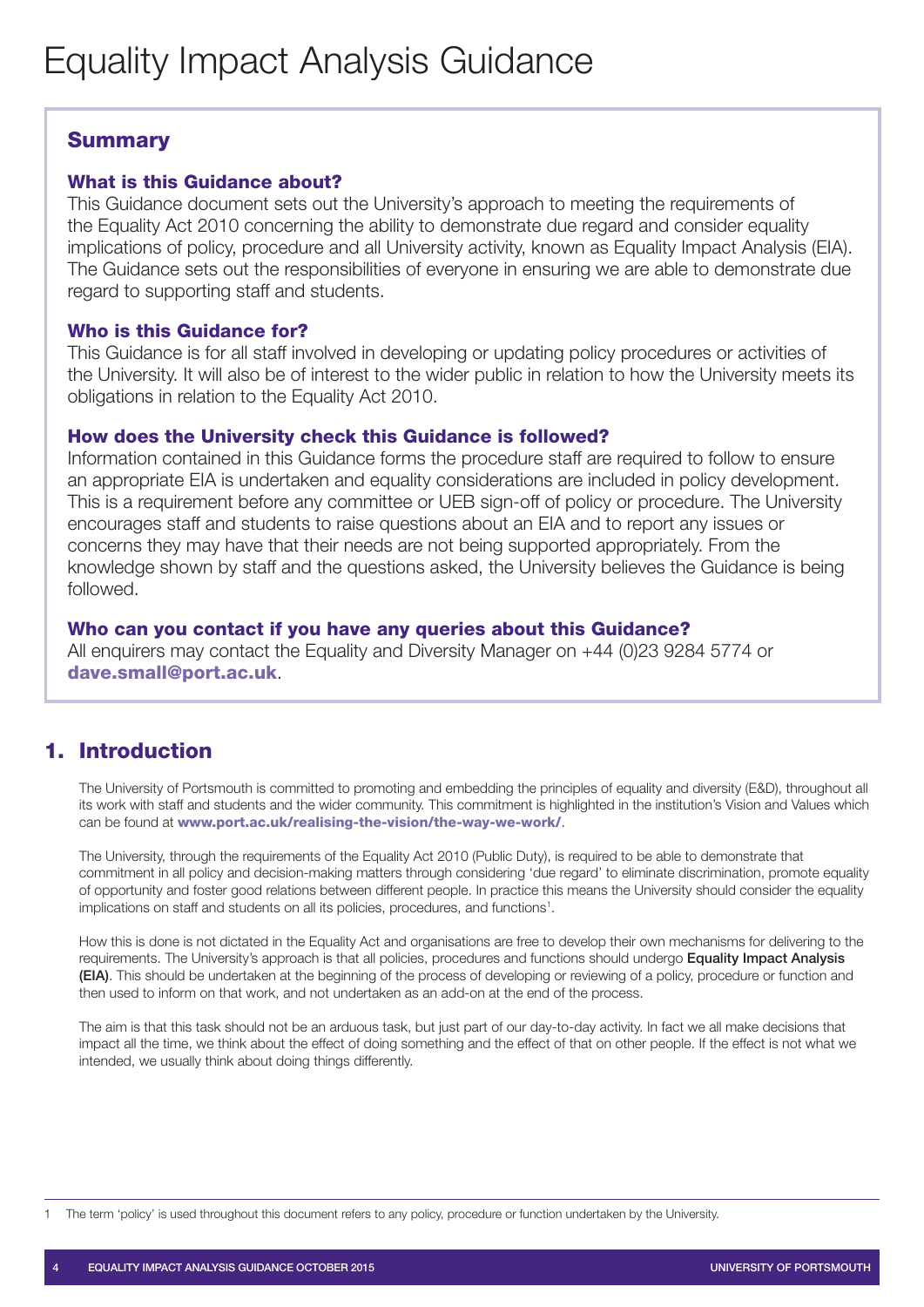It is the responsibility of those producing the policy, procedure or function to undertake the EIA, supported by the E&D team if required. The University Executive Board (UEB)/Committee approval will not be gained unless 'due regard' can be demonstrated to them.

Papers that are presented for UEB do require a UEB cover note. This document includes a section to be completed on equality and diversity, and demonstrates to UEB that appropriate E&D considerations have taken place.

This Guidance lays out that procedure and offers guidance to support staff in undertaking EIA's.

# <span id="page-4-0"></span>2. The public sector equality duty

## <span id="page-4-1"></span>2.1 What is the public sector duty?

The public sector duty (the equality duty) is made up of a general duty which is supported by specific duties. The general duty requires public bodies, such as the University of Portsmouth (UoP), in the exercise of all its functions to have *due regard* to the need to:

- Eliminate discrimination, harassment and victimisation
- Advance equality of opportunity
- Foster good relations

This requirement covers the nine *protected characteristics*, namely:

- Age
- Disability
- Gender reassignment
- Gender
- Pregnancy and maternity
- Sexual orientation
- Marriage and civil partnership
- Race
- Religion and belief (and non-belief)

## <span id="page-4-2"></span>2.2 What might paying *due regard* mean for the University of Portsmouth?

For UoP, *due regard* might involve taking steps to:

- Remove or minimise disadvantages experienced by people studying, working at, or visiting the University due to their protected characteristic.
- Meet the needs of people with protected characteristics, where these are different from the needs of other people studying, working, or visiting the University.
- Encourage people with protected characterises to participate in public life or in other activities at the University where their participation is disproportionately low.
- Encourage positive interactions between people with differing protected characteristics.

In practice this means understanding the impact of policy on people with different characteristics.

By taking this approach UoP will be able to consider whether a policy being proposed or reviewed will be effective and appropriate for different people. What this means in practice is staff establishing whether there is:

- Positive opportunities to promote equality
- Negative impacts
- Possibility of unlawful discrimination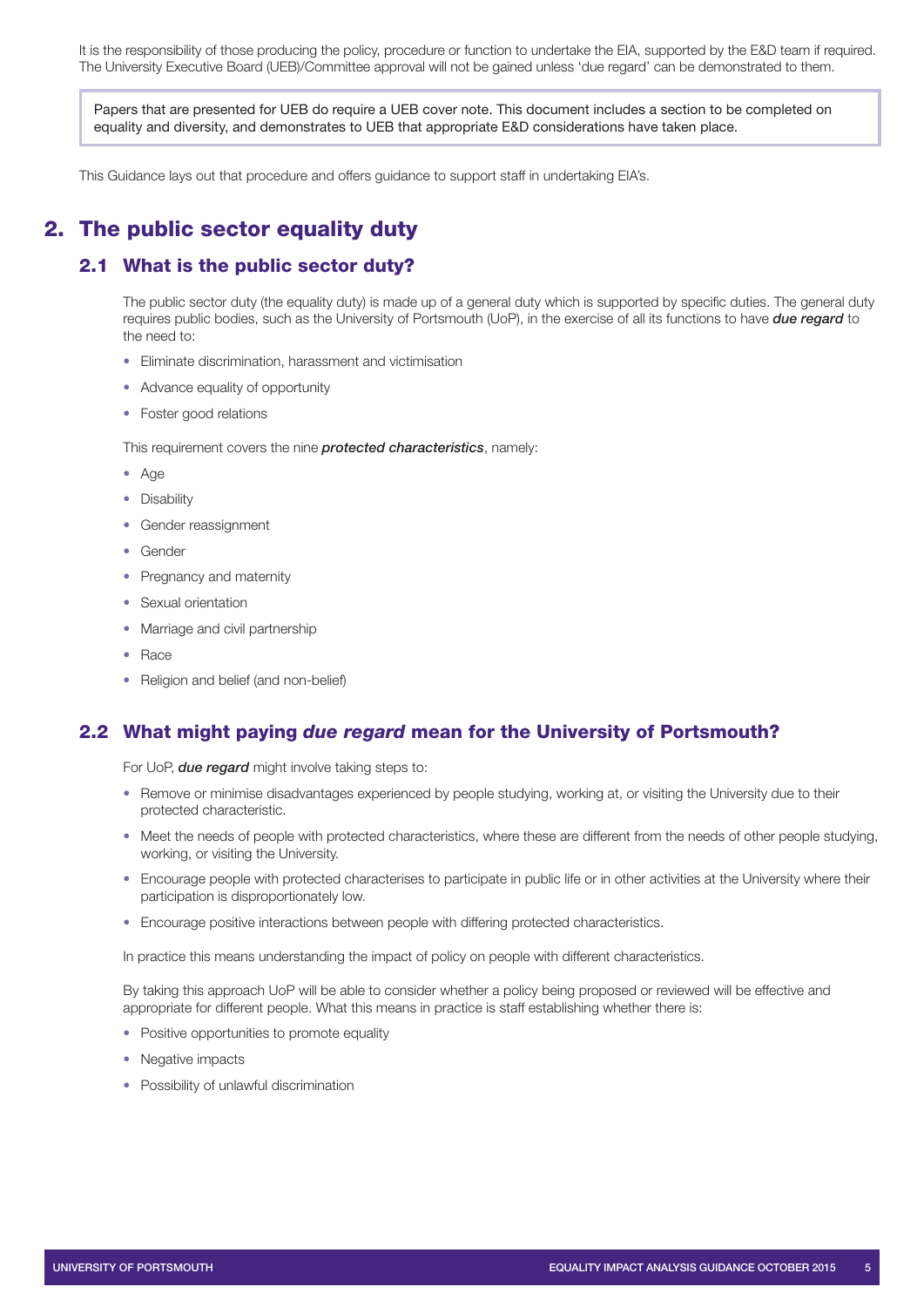# <span id="page-5-0"></span>3. Meeting the equality duty in policy, procedure and decision-making

## <span id="page-5-1"></span>3.1 What should be assessed?

All UoP policy should be assessed. Initially this should be to determine if the proposal is equality relevant.

A policy is likely to be equality relevant if the answer is '*yes'* to questions asked in Annex A. It is important to note that relevance of the policy will not only depend on the number of those affected by it, but also by the significance of the effect on them. For example, recruitment of staff affects individuals so equality is relevant, but purchasing and running of the heating system is not.

## <span id="page-5-2"></span>3.2 When should assessment take place?

It is important the EIA process is embedded in day-to-day policymaking and takes place at the very early stages of policy development. This ensures that any changes/amendments to a policy take into account actions needed to eliminate any negative impacts and are built into the policy prior to sign-off and implementation. A final policy presented for sign-off which has taken into account the outcomes of the EIA gives confidence to UEB/Committees that the policy takes into account due regard for staff and students.

## <span id="page-5-3"></span>3.3 How does assessment take place?

There is no prescribed methodology for an institution to follow when assessing the impact of the equality duty on its policy and decision-making processes. The process described here aims to be not overly time consuming or arduous, but still allows for appropriate considerations of the impact on equality to be assessed and addressed.

The policies should be developed using the following stages, each of which will have equality implications to be considered:

- Research and development
	- Consider whether the policy is equality relevant
	- Consider how the policy affects people and what information is available
	- Analyse the equality information
- Consultation on the draft
	- Consult relevant staff/students on findings of the analysis
- Completion
	- Decide on actions
	- Identify when to monitor and review
	- Record EIA

#### 3.3.1 Research and development

**Consider whether policy is equality relevant**

Ask the following questions:

- Does the policy affect students, staff and those visiting the University?
- Does implementation of the policy involve 'face-to-face' contact?
- Does the policy involve making a decision which may concern a person's individual characteristics or circumstances?
- Is the implementation of the policy likely to have a significant impact on someone's life or wellbeing?
- Could the policy affect different protected groups differently?
- Are there concerns previously raised about the policy?
- Is there information indicating an adverse impact on a protected group?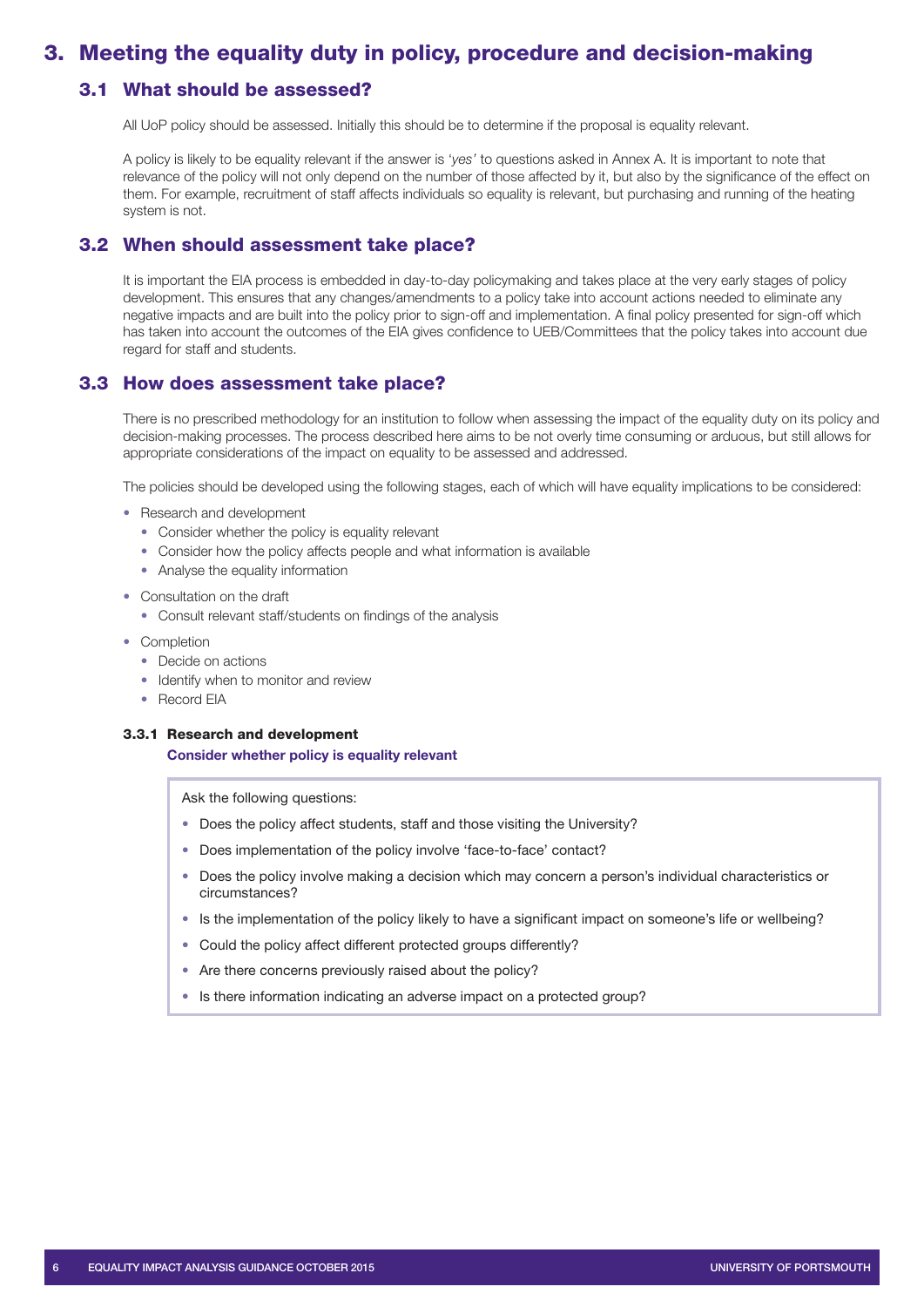Ask the following questions:

- How does the policy relate to equality?
- Who are the main stakeholders?
- Which protected groups is it relevant to?
- What equality information is available?
- What are the information gaps?
- Which groups could be usefully engaged?

This stage provides the evidence base for decisions made later on. The amount of time and effort that is put into collecting data should be both proportional to the priority level given to the particular policy and relevant to the policy in question.

#### **Analyse the equality information**

Ask the following questions:

- Could the policy outcomes differ between different protected groups?
- Could the policy disadvantage or discriminate against different protected groups?
- Is there unlawful discrimination?
- If there is a greater effect on one group, was it intended?
- Is any differential impact positive or negative?
- Could the policy advance equality and foster good relations?

Where a policy is being reviewed, the existing data should be able to tell you if there has or has not been an equality issue as a result of its operation in the past. If there is no equality data, but it is needed, an interim analysis must be undertaken with plans highlighted on how and when data will be gathered. It is also advisable to indicate in the policy how and when equality will be monitored.

Extract from Employee Alcohol and Drugs Policy which documents how equality will be monitored:

#### **8. Equality analysis**

This Policy recognises that the needs of those who do not drink alcohol, in some cases for religious reasons, must be catered for when planning events.

Measuring impact of misuse of alcohol and drugs in relation to protected characteristics should be through data analysis of formal disciplinary cases where alcohol or drugs are highlighted as a factor. Reports of disciplinary cases are presented at the Human Resources Committee and it will be for that Committee to discuss actions needed in light of data analysis presented to them.

#### 3.3.2 Consultation

#### **Consult relevant staff/student groups on the findings of the analysis**

Consultation with other people on a new policy is a normal part of good decision-making. Consulting for the purpose of the EIA should be conducted at the same time. For equality purposes this could include consulting with staff networks, appropriate staff/student focus groups or wider staff/student surveys. The E&D team can offer advice on consultation options if required.

#### 3.3.3 Completion

#### **Decide on actions**

No major change: Your analysis demonstrates that the policy is robust, the evidence shows no potential for discrimination and, where possible, appropriate opportunities to advance equality and foster good relations have been taken.

Adjust the policy: Take steps to remove barriers or better advance equality. This could be to collect equality information not previously available.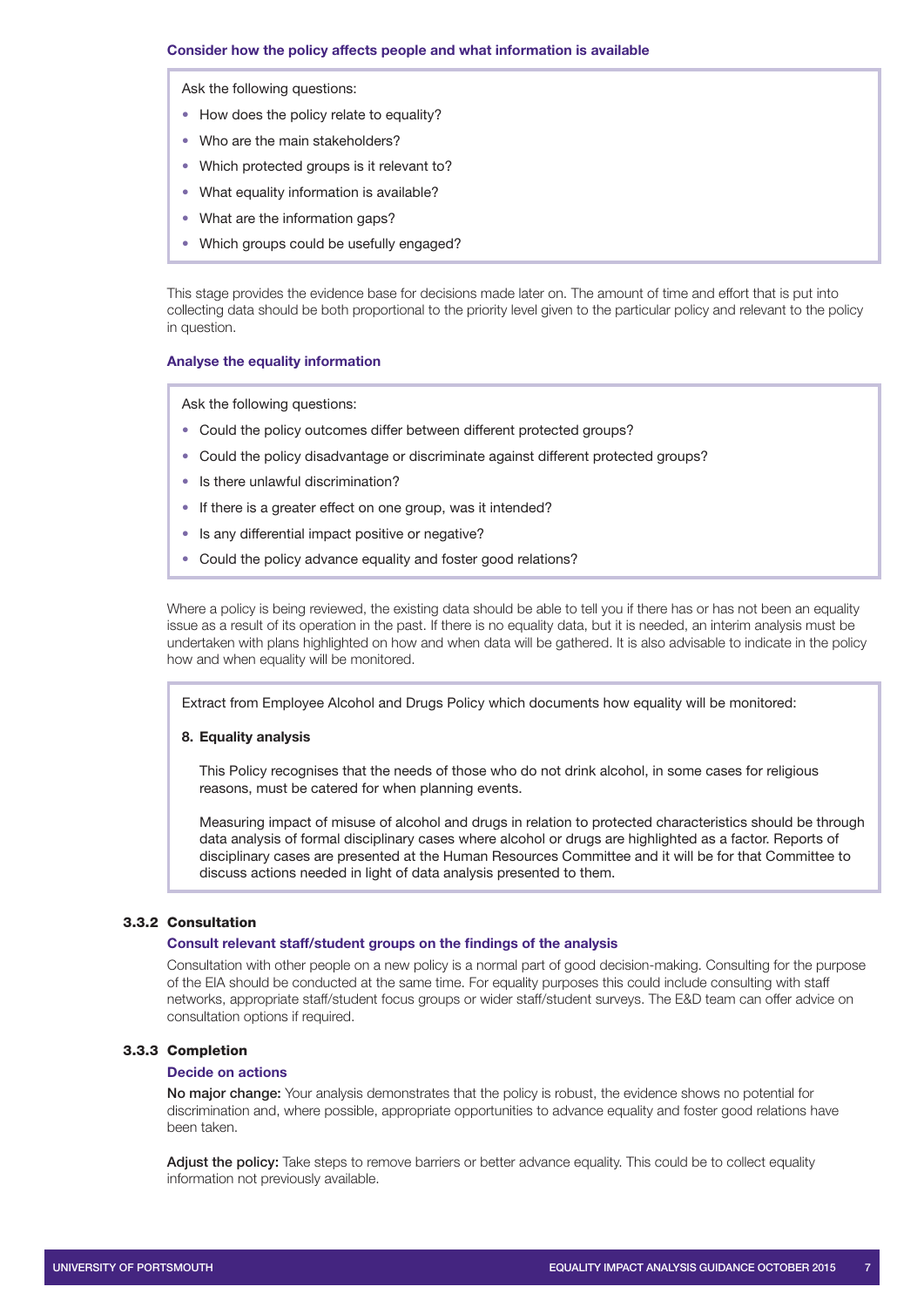Continue the policy: Take forward the proposal despite the identification of adverse effects or missed opportunities to advance equality. It is important that you record the objective justification for continuing with the policy and how the decision was reached. If it is not considered appropriate to change the policy or practice, other interventions should be considered. Examples include staff training, marketing, communications and publicity campaigns or positive action initiatives. When considering actions to address the adverse impact for one equality group, it is important to ensure that this does not result in adverse impact being created for another group.

Stop and remove the policy: If there are adverse effects which cannot be justified or mitigated you may have to consider stopping the policy altogether.

#### **Identify when to monitor and review**

Equality analysis is an ongoing process that does not end once the policy has been agreed or implemented. For example the actual effect of a policy will only be truly known once it has been introduced or demographics of staff and students may change and lead to different needs. It is therefore recommended that analysis is reviewed; this could be before or at the same time as the standard policy review date. This does not mean repeating the original analysis but rather reflecting on the experiences of implementation. This information could be included in the policy paragraph on equality and diversity (already highlighting how the impact of the policy will be measured).

#### **Recording/documenting the EIA**

UoP can be asked to show evidence of EIA and how due regard has been demonstrated. Therefore whatever method is used to analyse and inform on the decision-making process needs to be recorded. It will be up to those who own the policy to provide this.

This could include:

- retaining the EIA template (Annex A) or any other template used
- highlighting on UEB/Committee cover note EIA considerations undertaken;
- highlighting within the policy itself equality considerations, methods to be used for monitoring of impact and data review timescales.

The law is unambiguous in that what is open to challenge is the process and evidence used to come to the decision rather than the decision itself. Therefore it is unlikely that legal challenges would be made on the basis that the outcome appears to favour one group over another, unless this decision is in itself unlawful.

With that in mind, the EIA **must** demonstrate that equality issues are considered during the decision-making process and influenced the final decision, for example by highlighting and mitigating the negative effects of a decision on a specific group.

# <span id="page-7-0"></span>4. Equality analysis

This Guidance has been developed to ensure that appropriate considerations around equality impact, across all protected characteristics, are taken when developing University policy. The Guidance was developed using best practice from Equality Challenge Unit (ECU). Undertaking EIA will need to be demonstrated prior to sign-off by UoP committee/UEB. The Equality and Diversity team will monitor complaints/issues raised by staff and students as well as those using the Guidance to ensure the procedure provides the correct support to those developing policy as well as delivering appropriate due regard outcomes.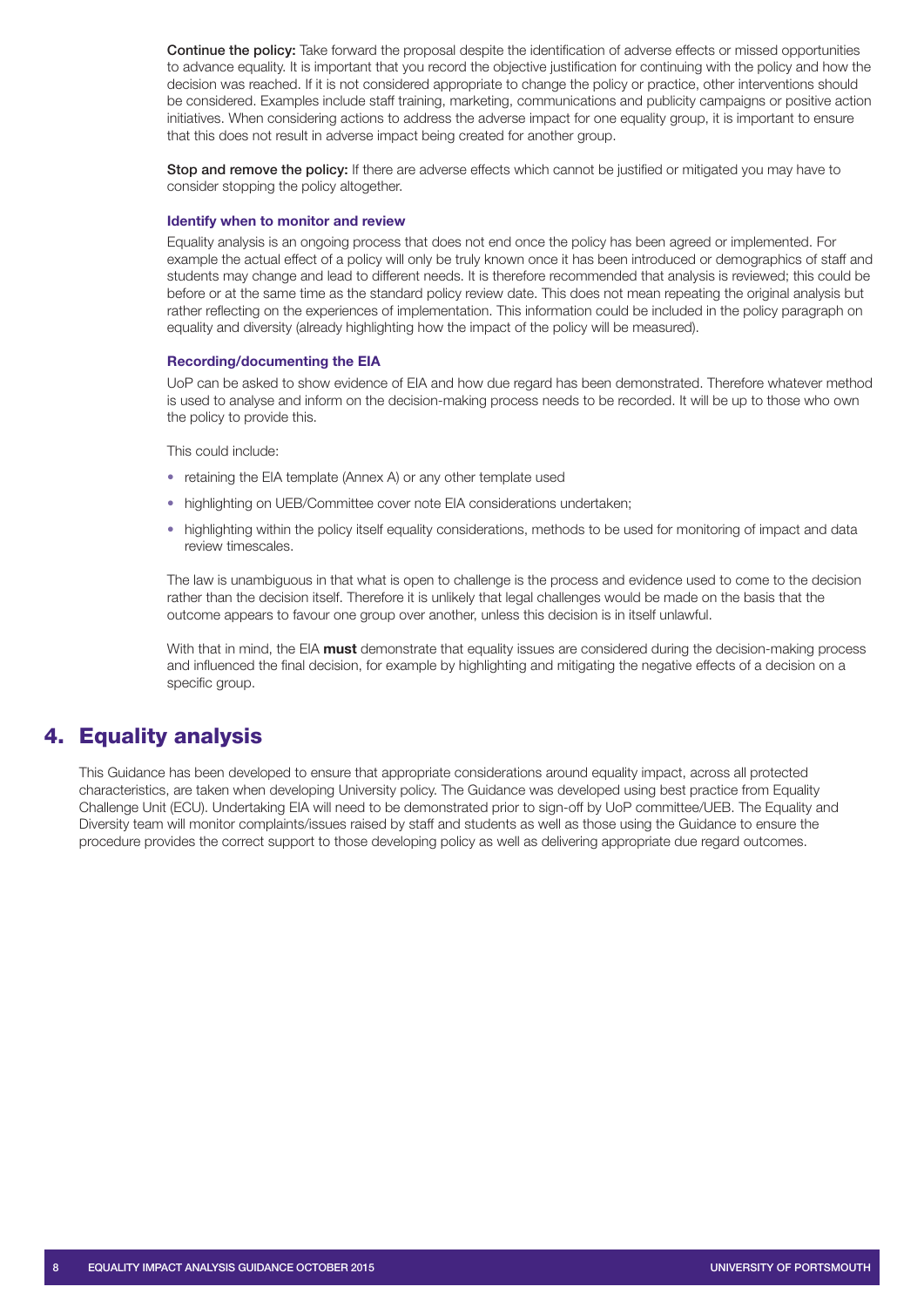# <span id="page-8-0"></span>Annex A

## Equality analysis template

This form is available to download at [www.port.ac.uk/departments/services/equalityanddiversity/equalityanalysis/](http://www.port.ac.uk/departments/services/equalityanddiversity/equalityanalysis/).

| Background                                                                                                                    |                                                                                                                                                                                                                        |                                                                                                                              |                                                                                                                                                                                                                                   | <b>Equality Assessment Template</b>                                                                                |                                                                                                                                                                         |                                   |                                     |                                            |                    |
|-------------------------------------------------------------------------------------------------------------------------------|------------------------------------------------------------------------------------------------------------------------------------------------------------------------------------------------------------------------|------------------------------------------------------------------------------------------------------------------------------|-----------------------------------------------------------------------------------------------------------------------------------------------------------------------------------------------------------------------------------|--------------------------------------------------------------------------------------------------------------------|-------------------------------------------------------------------------------------------------------------------------------------------------------------------------|-----------------------------------|-------------------------------------|--------------------------------------------|--------------------|
| What policy is being assessed or reviewed?                                                                                    |                                                                                                                                                                                                                        |                                                                                                                              |                                                                                                                                                                                                                                   |                                                                                                                    |                                                                                                                                                                         |                                   |                                     |                                            |                    |
|                                                                                                                               |                                                                                                                                                                                                                        |                                                                                                                              |                                                                                                                                                                                                                                   |                                                                                                                    |                                                                                                                                                                         |                                   |                                     |                                            |                    |
| What are the aims of the policy?                                                                                              |                                                                                                                                                                                                                        |                                                                                                                              |                                                                                                                                                                                                                                   |                                                                                                                    |                                                                                                                                                                         |                                   |                                     |                                            |                    |
|                                                                                                                               |                                                                                                                                                                                                                        |                                                                                                                              |                                                                                                                                                                                                                                   |                                                                                                                    |                                                                                                                                                                         |                                   |                                     |                                            |                    |
|                                                                                                                               | Who is affected by the policy?                                                                                                                                                                                         |                                                                                                                              |                                                                                                                                                                                                                                   |                                                                                                                    |                                                                                                                                                                         |                                   |                                     |                                            |                    |
| Equality Information                                                                                                          |                                                                                                                                                                                                                        |                                                                                                                              |                                                                                                                                                                                                                                   |                                                                                                                    |                                                                                                                                                                         |                                   |                                     |                                            |                    |
|                                                                                                                               | What information bas been used to inform on this notice                                                                                                                                                                |                                                                                                                              |                                                                                                                                                                                                                                   |                                                                                                                    |                                                                                                                                                                         |                                   |                                     |                                            |                    |
|                                                                                                                               |                                                                                                                                                                                                                        |                                                                                                                              |                                                                                                                                                                                                                                   |                                                                                                                    |                                                                                                                                                                         |                                   |                                     |                                            |                    |
|                                                                                                                               |                                                                                                                                                                                                                        |                                                                                                                              |                                                                                                                                                                                                                                   | Assess equality relevance                                                                                          | You should indicate whether or not the policy as positive/negative or no impact. If<br>assessed as no impact (no equality relevance) skip to the "completed by section" |                                   |                                     |                                            |                    |
| good relations<br>developing and impact assessing this policy?<br>To foster                                                   |                                                                                                                                                                                                                        |                                                                                                                              | Have steps been taken to tackle prejudice and promote understanding?<br>How have relevant individuals, groups or organisations been consulted in                                                                                  |                                                                                                                    |                                                                                                                                                                         |                                   |                                     |                                            |                    |
|                                                                                                                               | be met?<br>Advance equality<br>of opportunity<br>groups?<br>protected groups and/or between groups?                                                                                                                    |                                                                                                                              | Will the needs of staff and students with different protected characteristic<br>Could the policy lead to increased take-up/participation by protected<br>Are there any opportunities to proactively advance equality for specific |                                                                                                                    |                                                                                                                                                                         |                                   |                                     |                                            |                    |
|                                                                                                                               |                                                                                                                                                                                                                        |                                                                                                                              |                                                                                                                                                                                                                                   | Is the policy likely to treat anyone less favourably or disadvantage then                                          |                                                                                                                                                                         |                                   |                                     |                                            |                    |
|                                                                                                                               | Eliminate unlawful<br>discrimination                                                                                                                                                                                   | becau<br>Could                                                                                                               |                                                                                                                                                                                                                                   |                                                                                                                    |                                                                                                                                                                         |                                   |                                     |                                            |                    |
|                                                                                                                               |                                                                                                                                                                                                                        |                                                                                                                              |                                                                                                                                                                                                                                   | Decisions/Feedback/Approval<br>Demonstrate how any unlawful discrimination, harassment or victimisation is/will be |                                                                                                                                                                         |                                   |                                     |                                            |                    |
|                                                                                                                               |                                                                                                                                                                                                                        |                                                                                                                              |                                                                                                                                                                                                                                   | eliminated<br>Include:                                                                                             |                                                                                                                                                                         |                                   |                                     |                                            |                    |
|                                                                                                                               | - where negative impact is identified, action to reduce<br>- where none is identified, action to monitor/review in the future<br>- justification of any proportionate negative or positive impact for different groups |                                                                                                                              |                                                                                                                                                                                                                                   |                                                                                                                    |                                                                                                                                                                         |                                   |                                     |                                            |                    |
|                                                                                                                               | How equality of opportunity is/will be proactively advanced?                                                                                                                                                           |                                                                                                                              |                                                                                                                                                                                                                                   |                                                                                                                    |                                                                                                                                                                         |                                   |                                     |                                            |                    |
|                                                                                                                               | What changes will be made/actions taken?                                                                                                                                                                               |                                                                                                                              |                                                                                                                                                                                                                                   |                                                                                                                    |                                                                                                                                                                         |                                   |                                     |                                            |                    |
|                                                                                                                               | How are/will good relations be fostered?                                                                                                                                                                               |                                                                                                                              |                                                                                                                                                                                                                                   |                                                                                                                    |                                                                                                                                                                         |                                   |                                     |                                            |                    |
|                                                                                                                               |                                                                                                                                                                                                                        | How will relevant individuals, groups or organisations be involved or consulted?<br>What changes will be made/actions taken? |                                                                                                                                                                                                                                   |                                                                                                                    |                                                                                                                                                                         |                                   |                                     |                                            |                    |
|                                                                                                                               | If there is lack of equality data and the decision is to continue with policy how will this data                                                                                                                       |                                                                                                                              |                                                                                                                                                                                                                                   |                                                                                                                    |                                                                                                                                                                         |                                   |                                     |                                            |                    |
| be collected in the future and when will this be used to review the policy<br>Which board/committee will approve this policy? |                                                                                                                                                                                                                        |                                                                                                                              |                                                                                                                                                                                                                                   |                                                                                                                    |                                                                                                                                                                         |                                   |                                     |                                            |                    |
|                                                                                                                               |                                                                                                                                                                                                                        |                                                                                                                              |                                                                                                                                                                                                                                   | How and when will the assessment be monitored/reviewed?<br>Where is this documented?                               |                                                                                                                                                                         |                                   |                                     |                                            |                    |
|                                                                                                                               |                                                                                                                                                                                                                        |                                                                                                                              |                                                                                                                                                                                                                                   |                                                                                                                    |                                                                                                                                                                         |                                   |                                     |                                            |                    |
|                                                                                                                               |                                                                                                                                                                                                                        |                                                                                                                              |                                                                                                                                                                                                                                   | Summary of EIA outcome                                                                                             |                                                                                                                                                                         | No major change                   | Adjust policy to<br>remove barriers | Continue the policy                        | Stop/remove policy |
|                                                                                                                               |                                                                                                                                                                                                                        |                                                                                                                              |                                                                                                                                                                                                                                   | This form was completed by:                                                                                        |                                                                                                                                                                         | Who is responsible for monitoring |                                     | and reporting on the implementation of the |                    |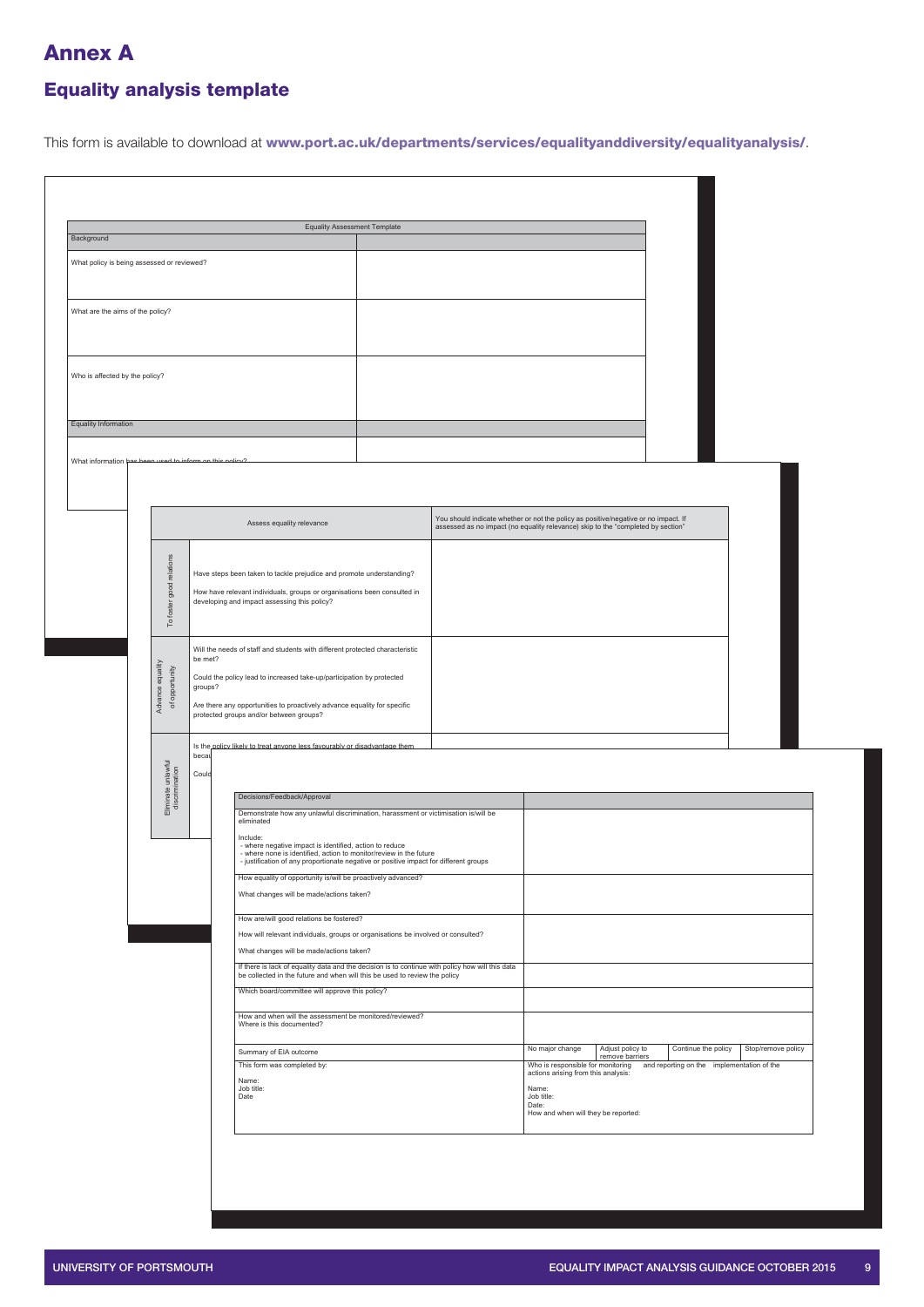# <span id="page-9-0"></span>Annex B

# Equality analysis – worked example: Development of new student support facility

|                                                          | <b>Equality Assessment Template</b>                                                                                                                                                                                                                                                                                                                                                                                                                                                                                                                      |
|----------------------------------------------------------|----------------------------------------------------------------------------------------------------------------------------------------------------------------------------------------------------------------------------------------------------------------------------------------------------------------------------------------------------------------------------------------------------------------------------------------------------------------------------------------------------------------------------------------------------------|
| Background                                               |                                                                                                                                                                                                                                                                                                                                                                                                                                                                                                                                                          |
| What policy is being assessed or reviewed?               | New student support facility - it is proposed that student support facilities are<br>accommodated in a new hub area. Reviewing the impact on students.                                                                                                                                                                                                                                                                                                                                                                                                   |
| What are the aims of the policy?                         | Provision of an accessible, inclusive student support facility                                                                                                                                                                                                                                                                                                                                                                                                                                                                                           |
| Who is affected by the policy?                           | All Students, Staff and Visitors to the University                                                                                                                                                                                                                                                                                                                                                                                                                                                                                                       |
| <b>Equality Information</b>                              |                                                                                                                                                                                                                                                                                                                                                                                                                                                                                                                                                          |
| What information has been used to inform on this policy? | - Student statistics broken down in respect of protected characteristics in respect of -<br>- Student profile<br>- Achievement<br>- Access to support services<br>- Type of enquiry/support required<br>-Consultation with students and support staff in respect of potential equality impact issues<br>-Information with regard to opening hours, arrangements for booking appointments<br>-ECU male student experience research<br>-Any research into barriers to accessing student support<br>-Student complaints regarding support and access issues |

|                                       | Assess equality relevance                                                                                                                                                                                                                                                                          | You should indicate whether or not the policy as positive/negative or no impact. If<br>assessed as no impact (no equality relevance) skip to the "completed by section"                                                                                                                                                                                                                                                                                                                                                                                                                                                                                                                      |  |  |  |
|---------------------------------------|----------------------------------------------------------------------------------------------------------------------------------------------------------------------------------------------------------------------------------------------------------------------------------------------------|----------------------------------------------------------------------------------------------------------------------------------------------------------------------------------------------------------------------------------------------------------------------------------------------------------------------------------------------------------------------------------------------------------------------------------------------------------------------------------------------------------------------------------------------------------------------------------------------------------------------------------------------------------------------------------------------|--|--|--|
| To foster good<br>relations           | Have steps been taken to tackle prejudice and promote understanding?<br>How have relevant individuals, groups or organisations been consulted in<br>developing and impact assessing this policy?                                                                                                   | Potential for negative impact on relations between groups if negative impacts not addressed<br>Consultation with groups to take place to understand how the service might impact on<br>relations and to explore potential solutions<br>Bringing groups together to consult with one another could increase understanding of needs<br>between different groups                                                                                                                                                                                                                                                                                                                                |  |  |  |
| equality<br>of opportunity<br>Advance | Will the needs of staff and students with different protected characteristic<br>be met?<br>Could the policy lead to increased take-up/participation by protected<br>aroups?<br>Are there any opportunities to proactively advance equality for specific<br>protected groups and/or between groups? | The design of the service space could have negative impacts on meeting the needs of and/or<br>service take up by:<br>Disability - if access needs in regard to vision/mobility/hearing not incorporated<br>Gender - male students can be less likely to access support if they perceive doing so as a<br>sign of weakness. Hub may mean fewer male students access support<br>Race - international students may find it easier to have difficult conversations in a quiet<br>environment - it might make it easier to hear and understand a second language<br>Sexual orientation - LGB students may feel anxious about discussing issues if they feel that<br>confidentially is not assured |  |  |  |
| Eliminate<br>unlawful<br>iscriminati  | Is the policy likely to treat anyone less favourably or disadvantage them<br>because of their protected characteristics?<br>Could it lead to different outcomes for different protected groups?                                                                                                    | Potential for discrimination if building design does not meet the needs of disabled students                                                                                                                                                                                                                                                                                                                                                                                                                                                                                                                                                                                                 |  |  |  |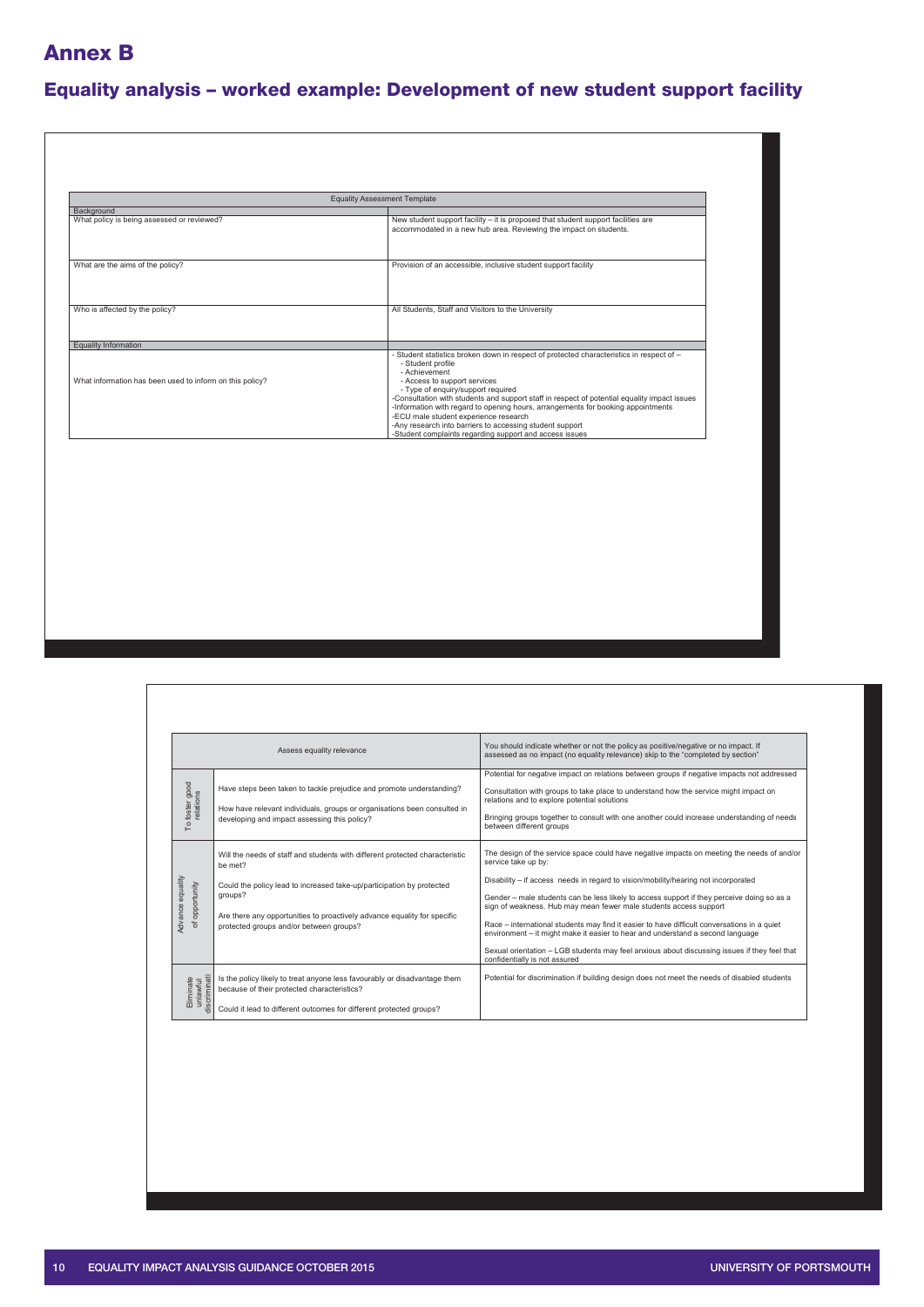| Decisions/Feedback/Approval                                                                                                                                                                                                                                                                                                             |                                                                                                                                                                                                                                                                                                                                                                                                                                                                                               |
|-----------------------------------------------------------------------------------------------------------------------------------------------------------------------------------------------------------------------------------------------------------------------------------------------------------------------------------------|-----------------------------------------------------------------------------------------------------------------------------------------------------------------------------------------------------------------------------------------------------------------------------------------------------------------------------------------------------------------------------------------------------------------------------------------------------------------------------------------------|
| Demonstrate how any unlawful discrimination, harassment or victimisation is/will be<br>eliminated<br>Include:<br>- where negative impact is identified, action to reduce<br>- where none is identified, action to monitor/review in the future<br>- justification of any proportionate negative or positive impact for different groups | Design of facilities to take account of accessibility for disabled people to meet<br>visual/mobility and hearing needs                                                                                                                                                                                                                                                                                                                                                                        |
| How is/will equality of opportunity be proactively advanced?<br>What changes will be made/actions taken?                                                                                                                                                                                                                                | The needs of service users relating to their protected characteristics will be taken into<br>account as far as possible.<br>Review of opening hours – could be extended to give part-time/evening and distance<br>learners equality to access services<br>Consideration of arrangements for students to meet privately to discuss issues<br>Consideration of other methods by which students could seek advice/book appointments<br>(eq email/phone) providing reassurance on confidentiality |
| How are/will good relations be fostered?<br>How will relevant individuals, groups or organisations be involved or consulted?<br>What changes will be made/actions taken?                                                                                                                                                                | Consultation can be carried out via online survey with follow up focus groups to gather<br>evidence of where impact could occur, for example for part-time students, carers, disabled<br>students                                                                                                                                                                                                                                                                                             |
| If there is lack of equality data and the decision is to continue with policy how will this data<br>be collected in the future and when will this be used to review the policy                                                                                                                                                          | National data guidance is available but limited organisation information is available for<br>specific groups. This will be addressed in monitoring/viewing of service provision                                                                                                                                                                                                                                                                                                               |
| Which board/committee will approve this policy?                                                                                                                                                                                                                                                                                         | <b>UFB</b>                                                                                                                                                                                                                                                                                                                                                                                                                                                                                    |
| How and when will the assessment be monitored/reviewed?<br>Where is this documented?                                                                                                                                                                                                                                                    | Data will be collected on those accessing services and questions on the service<br>incorporated within student feedback                                                                                                                                                                                                                                                                                                                                                                       |

| What was the outcome of your assessment            | No Major Change                                                          | Adjust the policy<br>to remove barriers    | Continue the policy | Stop/remove the<br>policy |  |
|----------------------------------------------------|--------------------------------------------------------------------------|--------------------------------------------|---------------------|---------------------------|--|
| This form was completed by:<br>Name:<br>Job title: | Who is responsible for monitoring<br>actions arising from this analysis: | and reporting on the implementation of the |                     |                           |  |
| Date                                               | Name:<br>Job title:<br>Date:<br>How and when will they be reported:      |                                            |                     |                           |  |
|                                                    |                                                                          |                                            |                     |                           |  |